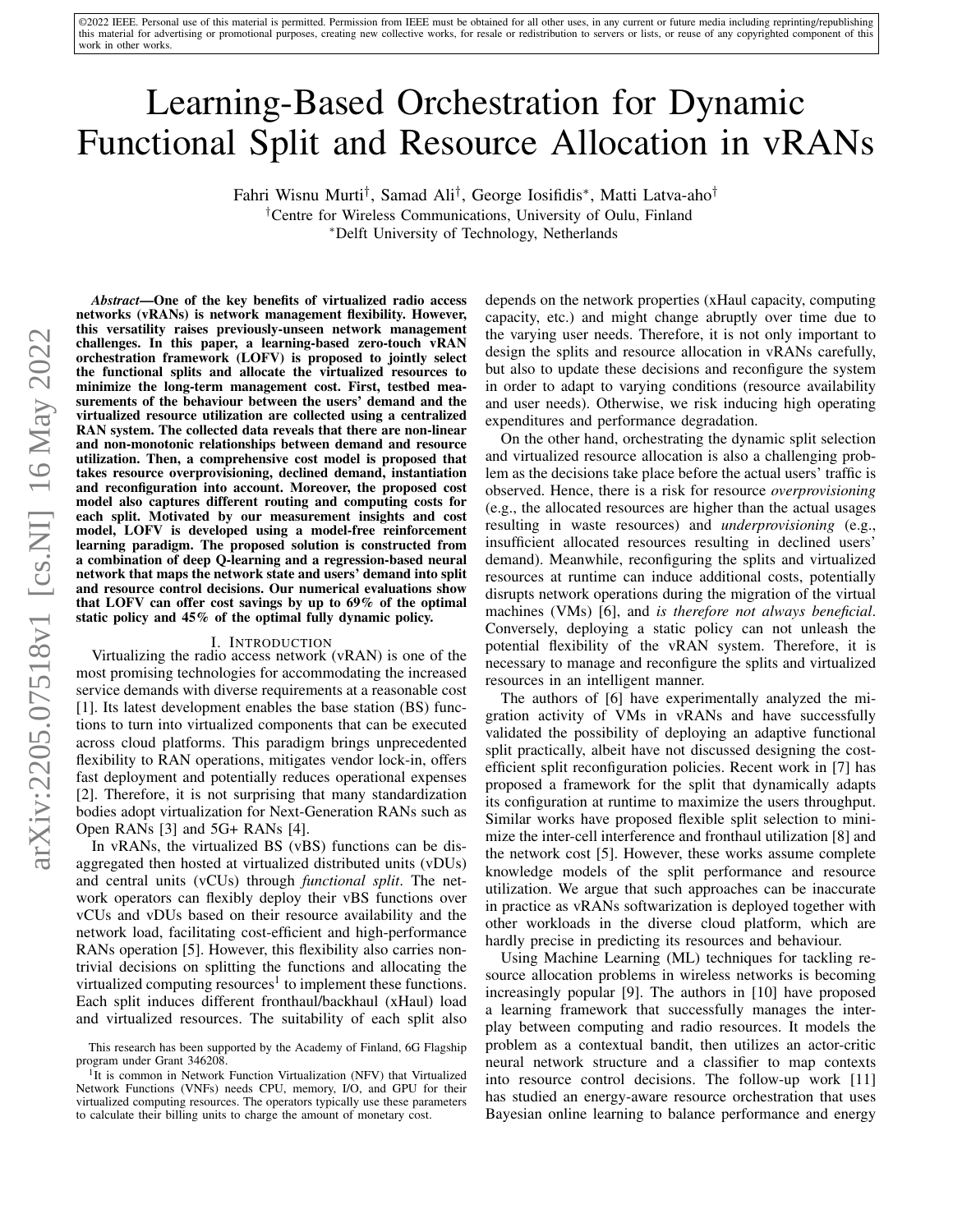consumption. The authors in [\[12\]](#page-5-11) have proposed an ML-based predictor that learns to share the unutilized CPU resources with the other workloads such as video analytics. Recent works have brought the importance of ML-based optimization [\[13\]](#page-5-12) and dynamic selection [\[14\]](#page-5-13) of functional splits, albeit not discussing virtualized resource management. Although the mentioned works have addressed complex vRANs problems, they still did not answer how to design a framework that intelligently decides the splits and allocates the virtualized resources. Moreover, they also did not consider the effects of resource reconfiguration in their vRAN problems.

Contributions. We firstly use a vBS prototype implementing the srsRAN platform [\[15\]](#page-5-14) to collect measurements regarding the behaviour between the users' demand and the virtualized resource utilization (details in Sec. [IV\)](#page-4-0). Our findings suggest that this behaviour varies with the demand and the platform resources and, importantly, is *non-linear* and *nonmonotonic*; hence it is hard to model the underlying system precisely. Inspired from network slicing [\[16\]](#page-5-15), we also propose a new cost model accounting for resource overprovisioning, declined service demand, reconfiguration and instantiation, representing the virtualized resource management in vRANs. Besides, depending on the splits, the transferred load between vCU, vDU and the radio unit (RU) induces a different cost for reserving the xHaul link bandwidth.

Our goal is to develop a learning-based zero-touch orchestration framework (LOFV) that intelligently selects the splits and allocates the virtualized resources to minimize the longterm management cost while serving the users' demand. We model the vRAN operation as a time-slotted system, where each slot has an arbitrary incoming users' demand and network state conditions. At every time stage, LOFV decides whether to preserve the previous network settings or reconfigure them by reselecting the splits and reallocating virtualized resources. We formulate this sequential decision-making problem as Markov Decision Process (MDP). In our solution, LOFV is tailored from a model-free reinforcement learning paradigm that does not make particular assumptions about the underlying system and state transition. It is constructed from two functional blocks based on neural network structures: *i)* the functional split orchestration and *ii)* virtualized resource orchestration. The functional split orchestration is a function that maps the input state into the selected network setting and deployed split. It is constructed from a deep Q-network (DQN) and target network [\[17\]](#page-5-16), and utilizes Q-learning [\[18\]](#page-5-17) as the learning step. The virtualized resource orchestration is a regressionbased neural network that maps the input of split selection and users' demand into resources at vDU and vCU. This function utilizes  $\alpha$ -OMC loss function [\[19\]](#page-5-18) that considers the penalty fee incurred from prediction errors of virtualized resources.

We conduct a battery of tests using our collected measurements from container-based virtualization of srsRAN [\[15\]](#page-5-14). We evaluate our vBS measurements, learning convergence of LOFV and long-term accumulated cost during the online stages. Our evaluations show that the cost-saving of LOFV can be as high as  $69\%$  of the optimal static policy  $(STAO)^2$  $(STAO)^2$ 

<span id="page-1-3"></span>

Fig. 1: Virtualized Resource Management. Reconfiguration activity occurs when the operators decide to: (a) alter the deployed split and reallocate the virtualized resources; (b) only reallocate the resources but keep the deployed split. Otherwise, (c) the operators may not want to reconfigure their resources and the deployed split at all. (d) The virtualized resource behaviour.

and 45% of the optimal fully dynamic policy  $(DYNO)^3$  $(DYNO)^3$ .

The rest of this paper is organized as follows. The background, model and trade-offs are presented in Sec. [II.](#page-1-2) The problem formulation and LOFV framework are discussed in Sec. [III.](#page-3-0) Our detailed experiments and results are in Sec. [IV](#page-4-0) and the conclusion is in Sec. [V.](#page-5-19)

#### II. MODEL AND TRADE-OFFS

## <span id="page-1-2"></span>*A. Background*

Our model refers to the O-RAN compliant system model [\[3\]](#page-5-2). We consider a vBS comprising a vCU and vDU connected to RU, corresponds to 4G eNodeB or 5G gNodeB. The vDU is typically hosted at a far-edge cloud and vCU is at an edge cloud. Let suppose  $f_0$  is a function that encapsulates RF. Then, we denote  $f_1$ ,  $f_2$  and  $f_3$  for the respective functions of Layer 1 (PHY), Layer 2 (MAC, RLC) and Layer 3 (PDCP, RRC, GTP). These functions can be deployed at the vDU and vCU (except  $f_0$ ) following a chain:  $f_0 \rightarrow f_1 \rightarrow f_2 \rightarrow f_3$ . We consider four split options that have been well standardized [\[4\]](#page-5-3), [\[20\]](#page-5-20) and experimentally validated as a prototype [\[6\]](#page-5-5). Split 1 (S1): All functions are at vDU except  $f_0$  is at RU (a fully distributed-RAN). Split 2 (S2):  $f_3$  is deployed at vCU, but  $f_1$  and  $f_2$  are at vDU. Split 3 (S3):  $f_2$  and the higher layer are at vCU, while  $f_1$  is at vDU. Split 4 (S4): All functions are at vCU except  $f_0$ (a fully centralized vRAN). Hence, we define the respective split  $i \in \mathcal{I} = \{1, 2, 3, 4\}$ . LOFV is to be executed from the Learning Agent (LA) inside Non-Real-Time (Non-RT) RAN Intelligent Controller (RIC).

<span id="page-1-0"></span><sup>2</sup>STAO is the optimal static policy that selects the single best split and resource allocation based on the peak traffic. Consequently, STAO only incurs overprovisioning and xHaul costs. We use STAO to normalize all of our monetary cost evaluations.

<span id="page-1-1"></span><sup>&</sup>lt;sup>3</sup>It knows an oracle of users' demand and resource availability. It uses a fully dynamic policy by always reconfiguring the vRAN settings at every time stage to obtain the current optimal, i.e., the current best split and resources.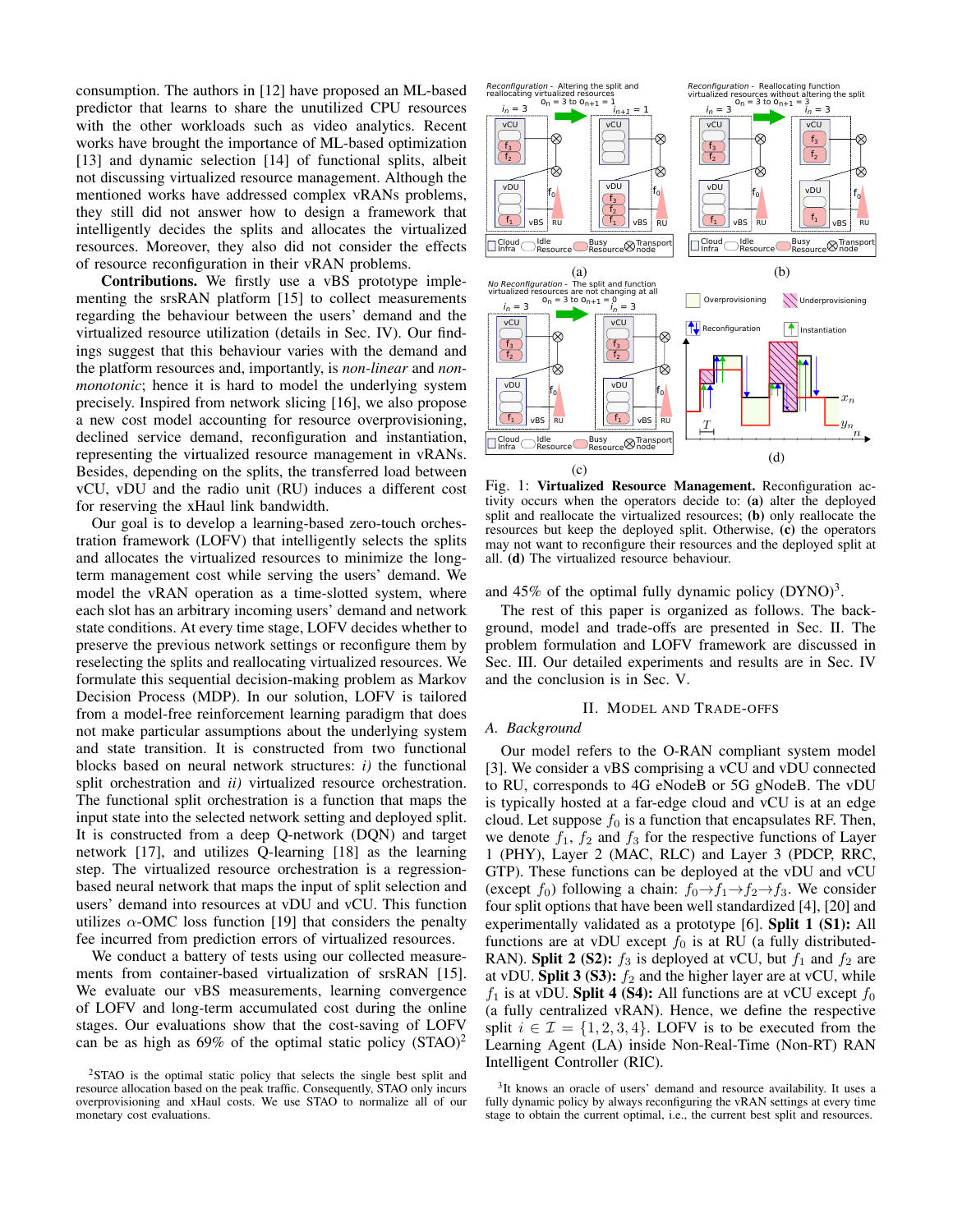#### *B. Virtualized Resource Management*

Let  $\lambda_n$  (Mbps) denote the incoming traffic demand from multiple users at time stage  $n$  which has an interval of duration T. At the beginning of each interval, the operators need to decide network configuration setting  $o_n \in \mathcal{O} = 0 \cup \mathcal{I}$ , select split  $i \in \mathcal{I}$ , and allocate function virtualized resources at the vDU  $x_n \in \mathbb{R}$  and the vCU  $\hat{x}_n \in \mathbb{R}$ . The option 0  $(o_n = 0)$  is dedicated for *no reconfiguration*<sup>[4](#page-2-0)</sup> (Fig. [1c\)](#page-1-3). Then, a *reconfiguration*<sup>[5](#page-2-1)</sup> activity ( $o_n \neq 0$ ) is any change in the deployed split and virtualized resources (Figs. [1a](#page-1-3) and [1b\)](#page-1-3). In this sense, deciding  $o_n$  will directly determine split-*i* as:  $i_n := o_n \iff o_n \neq 0$  and  $i_n := i_{n-1} \iff o_n = 0$ . Then, the allocated resources  $x_n$  and  $\hat{x}_n$  are determined through a mapping function  $\omega: (\lambda_n, o_n) \mapsto (x_n, \hat{x}_n)$  (details in Sec. [III\)](#page-3-0).

In practice,  $x_n$  and  $\hat{x}_n$  may differ to the actual resource utilization. We hence define  $y_n \in \mathbb{R}$  and  $\hat{y}_n \in \mathbb{R}$  as the actual resource utilization at vDU and vCU while deploying split  $i_n \in \mathcal{I}$  and serving  $\lambda_n$ . The difference between the allocated resources and actual resource utilization is the prediction error resulting in overprovisioning or underprovisioning cost. If the operators do not want to reconfigure their resources, they may suffer from these costs, *i.e.*, miss the opportunity to share unused resources for other workloads or even have declined demand due to insufficient capacity. Otherwise, the operators can decide to resize their resources by  $\beta_n := |x_n - x_{n-1}|$  and  $\hat{\beta}_n := |\hat{x}_n - \hat{x}_{n-1}|$  at vDU and vCU, respectively. Motivated by network slicing management [\[16\]](#page-5-15), we propose a new cost model that can capture virtualized behaviour in vRANs. This model is illustrated in Fig. [1d](#page-1-3) and described as follows.

*1) Overprovisioning:* The operators have to pay more expensive cost for unused resources if the allocated resources are higher than the actual utilization. This cost is defined for resource overprovisioning, which is denoted:

$$
f_o(\max(0, x_n - y_n) + \max(0, \hat{x}_n - \hat{y}_n)),
$$
 (1)

where  $f_0(.)$  is a function cost for overprovisioning. We assume this function is proportional with the input, e.g.  $f_0(z) := \kappa_0 z$ , where  $\kappa_0$  is the estimated fee for one unit capacity (\$/unit).

*2) Declined service demand:* The underprovisioning and violating the split requirements can cause a disrupted or declined demand resulting in a penalty for service level agreement (SLA) violation and initializes a monetary compensation. We define this cost as:

$$
f_{\mathrm{d}}\Big(\mathbb{1}_{\leq y_n}(x_n)\vee \mathbb{1}_{\leq \hat{y}_n}(\hat{x}_n)\vee \mathbb{1}_{\neq 0}(C_n)\Big),\tag{2}
$$

where  $\mathbb{1}(.)$  is an indicator function that takes value 1 if the condition is satisfied, otherwise 0.  $C_n = (c_{np})_{\forall p}$  is a function of constraint dissatisfaction that captures the penalization for violating each  $p$  constraints in vRANs at time  $n$ . The indicator functions in [\(2\)](#page-2-2) are activated when the allocated resources  $x_n$ and  $\hat{x}_n$  do not meet the respective incurred resource utilization  $y_n$  and  $\hat{y}_n$ . It is also activated when there exists constraint violations. In this case, the operator has to pay a penalty with a value  $\kappa_d$  (\$) for any SLA violation. It complies with the monetary fee penalty used in network slicing [\[19\]](#page-5-18).

*3) Instantiation & Reconfiguration:* The operators may decide to reconfigure the split and virtualized resources following the users demand to reduce resource overprovisioning and avoid declined demand. However, there are overhead costs as:

<span id="page-2-3"></span>
$$
f_{\mathbf{i}}\big(\beta_n \mathbb{1}_{>x_{n-1}}(x_n) + \hat{\beta}_n \mathbb{1}_{> \hat{x}_{n-1}}(\hat{x}_n)\big) + f_{\mathbf{r}}\big((\beta_n + \hat{\beta}_n) \mathbb{1}_{\neq 0}(o_n)\big). \tag{3}
$$

Instantiating and reconfiguring VMs have capital expenses in NFV [\[16\]](#page-5-15). The first term in [\(3\)](#page-2-3) captures the amount of instantiating additional resources at vDU and vCU. The second term then captures the cost initiated from any reconfiguration activities ( $o_n \neq 0$ ). For instance, resizing the VMs' resources initiates a price of management delay [\[21\]](#page-5-21) for load balancing setups and migrating the resources, which may interrupt the user sessions. We found that resizing a VM instance in CSC cPouta cloud (https://www.csc.fi/) induces delay around 23 seconds. Modern software architecture such as Kubernetes also needs several seconds for executing new pods [\[16\]](#page-5-15), [\[21\]](#page-5-21). The seamless migration for altering the split deployment also requires creating new vBS functions while preserving the old migrated functions active [\[6\]](#page-5-5). Thus, the reconfiguration cost is affected by the migrated resources measured from the difference between the current and the previous virtualized resources. In our evaluation, we assume that both costs  $f_i(.)$ and  $f_r(.)$  are proportional to the input, e.g.,  $f_i(z) := \kappa_i z$ and  $f_{r}(z) := \kappa_{r}z$ , where  $\kappa_{i}$  (\$/unit) is the parameter that captures the estimated cost for instantiation and  $\kappa$ <sub>r</sub> (\$/unit) is for reconfiguration.

xHaul cost. O-RAN has proposed an open interface between vCUs, vDUs and RUs [\[3\]](#page-5-2). The operators can enjoy benefits such as computational and performance gains from a more centralized function [\[22\]](#page-5-22), but it incurs a higher transferred data load ( $\delta$ ) [\[5\]](#page-5-4). S1 and S2 generate  $\lambda$ , S3 incurs  $1.02\lambda + 1.5$ , while S4 transfers 2500 (Mbps) of data load [\[23\]](#page-5-23). We define the xHaul cost as:  $f_h(\delta_i) := \kappa_h \delta_i$ , where  $\delta_i$  is the data load for selecting split i and  $\kappa_h$  is the estimated fee for reserving a bandwidth (Mbps) of xHaul link.

#### *C. Trade-offs and Problem Statement*

<span id="page-2-2"></span>Trade-offs. *(i)* Centralizing more functions gains a lower computational cost, but it has tighter constraint requirements and requires a higher xHaul load. (*ii)* STAO only incurs resource overprovisioning, but the amount of underutilized resources can be large. *(iii)* DYNO can reduce the overprovisioning and insufficient allocated resources; however, it needs additional costs for reconfiguration and instantiation. *(iv)* A standard loss function may not capture prediction error in virtualized resource management as the penalty fee is different for each behaviour. *(v)* The relationship between the users' demand and the incurred virtualized resources is non-linear and non-monotonic. *(vi)* A sequential decision for orchestrating the split selection and the virtualized resources at vCU and vDU is intricate problem, particularly without making assumptions of the underlying system and state transitions.

Problem statement. Given the above trade-offs, users' demand, and network state, what is the most suitable split and allocated resources at each time stage to minimize the long-term cost? Next, we present how we formulate the above sequential decision-making problem as an MDP, then discuss how LOFV solves the problem.

<span id="page-2-0"></span><sup>&</sup>lt;sup>4</sup>The last network settings are preserved; consequently, the selected split and virtualized resources at the current sequence same as the previous one:  $o_n = 0 \iff (i_n = i_{n-1} \land x_n = x_{n-1} \land \hat{x}_n = \hat{x}_{n-1}).$ 

<span id="page-2-1"></span><sup>5</sup>The operators may decide to alter the deployed split, but it will change the incurred resources at vDU and vCU. Therefore, the operators have to reallocate their virtualized resources accordingly. The operators may also decide only to resize the virtualized resources without altering the split. In this case,  $o_n \neq 0 \Longleftrightarrow (i_n \neq i_{n-1} \vee x_n \neq x_{n-1} \vee \hat{x}_n \neq \hat{x}_{n-1}).$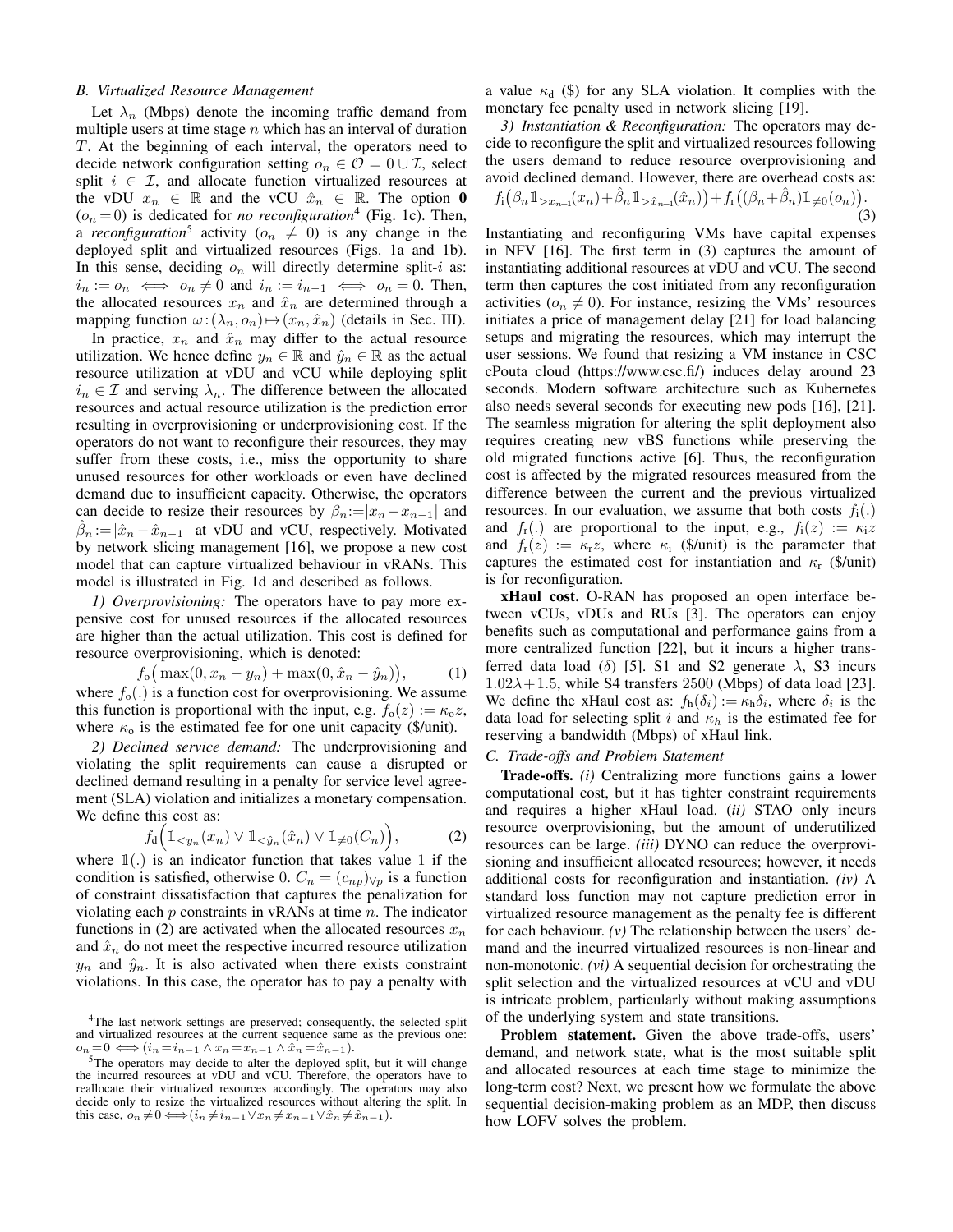<span id="page-3-1"></span>

Fig. 2: LOFV Architecture. LOFV works following a model-free reinforcement learning and comprising of two functional blocks.

## III. PROBLEM AND LEARNING FRAMEWORK

<span id="page-3-0"></span>We formulate our problem in Sec. [II](#page-1-2) as an MDP, which is specified by a tuple  $\{S, A, P(s_{n+1}|s_n, a_n), r_n, \gamma\}$ . LOFV follows sequential decision-making based on a model-free reinforcement learning paradigm to solve the problem. At every time stage n, our agent observes a *state* from state spaces  $s_n \in \mathcal{S}$  drawn from the environment, takes an action  $a_n$ , and expects to receive a *reward* signal  $r(s_n, a_n)$  as a feedback, where  $\gamma \in (0, 1]$  is the discount factor. The state may not be stationary as the network load and conditions are changing over time with the sequence state arrival  $(s_n)_{n \in \mathcal{N}}$ . Then,  $\mathcal{P}(s_{n+1}|s_n, a_n)$  is the state transition probability that maps a state-action pair at time step  $n$  into the distribution of next states. LOFV operation relies on two functional blocks: *i) functional split orchestration (*σ*)* and *ii) virtualized resource orchestration (* $\omega$ *)*. Fig. [2](#page-3-1) illustrates how LOFV operates.

State. Our state comprises: *(i)* the incoming traffic demand at time stage  $n$ ,  $\lambda_n$ ; *(ii)* the average traffic over T period,  $\bar{\lambda}_n := \frac{1}{T_n} \sum_{t=1}^T \lambda_{nt}$ ; *(iii)* the variance traffic for T period,  $\tilde{\lambda}_n := \sum_{t=1}^T (\lambda_{nt} - \bar{\lambda})^2 / T$ ; *(iv)* the previous allocated resources at vDU  $x_{n-1}$  and *(v)* vCU  $\hat{x}_{n-1}$ ; and *(vi)* the previous deployed split  $i_n$ . It provides *time dynamic* of our variable interests: *(i)* the input traffic demand that affects the split and resources; *(ii-iii)* the characteristics and variation of the users demand' that helps to decide doing reconfiguration or not; and network conditions regarding *(iv)* the availability of resources at vDU and *(v)* vCU and *(vi)* the last deployed split. Therefore, our agent receives an input state as a tuple  $s_n = \{ \lambda_n, \bar{\lambda}_n, \tilde{\lambda}_n, x_{n-1}, \hat{x}_{n-1}, i_{n-1} \} \in \mathcal{S} \subseteq \mathbb{R}^6.$ 

Action. Our action space consists all pairs of  $o \in \mathcal{O}$ ,  $i \in \mathcal{I}$ ,  $x \in \mathcal{X}$  and  $\hat{x} \in \mathcal{X}$ . Thus, we define the action to be taken by our agent at the time stage n as a tuple of  $a_n = \{o_n, i_n, x_n, \hat{x}_n\}$ A, where  $A = \mathcal{O} \times \mathcal{I} \times \mathcal{X} \times \mathcal{X}$  is our action spaces.

Reward. Our objective is to minimize the long-term accumulated management cost over the time. Thereby, we define our reward function at time stage  $n$  as:

$$
r(a_n, s_n) := -J(a_n, s_n) \tag{4}
$$

where  $J(.) := (f_0(.) + f_d(.) + f_i(.) + f_r(.) + f_h(.)$  is the management cost defined in Sec. [II.](#page-1-2) The long-term accumulated reward starting at time step n is  $G_n := \sum_{\tau=0}^{\infty} \gamma^{\tau} r_{\tau+n}$ . Our goal can be redefined by maximizing the expected long-term accumulated reward as  $\mathbb{E}[G_n] = \mathbb{E}[\sum_{\tau=0}^{\infty} \gamma^{\tau} r_{\tau+n}].$ Therefore, our agent aims to learn the optimal policy that maximizes the expected long-term accumulated reward as:  $\pi_* := \arg \max \mathbb{E}_{\pi} \left[ \sum_{\tau=0}^{\infty} \gamma^{\tau} r_{\tau+n} | \pi \right]$ , where the policy  $\pi$  is a function that maps from state to action  $\pi(s): S \mapsto A$ . To solve this maximization problem, we decompose our agent into two functional blocks and summarize its operation in Algorithm [1.](#page-3-2) Algorithm 1: LOFV operation

<span id="page-3-2"></span>1 **Initialize:** Replay memory  $D$  with capacity  $D$ , Function  $\omega_{\varphi}$  with pretaining weights  $\varphi$ , Q-network  $Q_{\theta}$  with weight  $\theta$ , Target Network  $\hat{Q}_{\hat{\theta}}$  with weights  $\hat{\theta} \leftarrow \theta.$ 

2 for 
$$
e = 1, ..., E
$$
 do

3 | **Initialize:**  $s_1 = {\lambda_1, 0, 0, x_{\text{max}}, \hat{x}_{\text{max}}, 1}.$ 4 **for**  $n = 1, ..., N$  do  $\mathfrak{s}$  | Select random  $o_n$  with probability  $\epsilon$ , otherwise  $o_n := \max_o Q^*(s_n, o; \bar{\theta}).$ 6 Determine  $i_n := o_n \iff o_n \neq 0$  and  $i_n := i_{n-1} \iff o_n = 0$ 7 | Allocate resources  $(x_n, \hat{x}_n) \leftarrow \omega(\lambda_n, o_n)$ 8 | Execute  $a_n = \{o_n, i_n, x_n, \hat{x}_n\}$  and observe reward  $r_n$ 9 | Set  $s_{n+1} := s_n$ 10 Store transision  $\{s_n, o_n, r_n, s_{n+1}\}\$ 11 Sample random minibatch of transision  $\{s_j, o_j, r_j, s_{j+1}\}\$ from  $\mathcal{D}$ . 12 Set TD target  $u_j := r_j + \gamma \max_{o'} \hat{Q}(s_{j+1}, o'; \hat{\theta})$ 13 **Perform a gradient descent on [\(5\)](#page-4-1) with Adam** 14  $\left| \right|$   $\hat{Q}_{\hat{\theta}} \leftarrow Q_{\theta}$  for every C steps. 15 | end 16 end

## *A. Functional Split Orchestration (*σ*)*

In this block, we design a function  $\sigma$  that maps the input state to the selected configuration setting  $\sigma$  and split i, thus the long-term accumulated reward is maximized. The reward function  $r$  is affected by the configuration  $o$ , spliti and virtualized resources at vDU  $x$  and vCU  $\hat{x}$ . Given  $o_n$ , we can determine  $i_n$  directly while allocate  $x_n$  and  $\hat{x}_n$ through a deterministic orchestrator  $\omega$  (the virtualized resource orchestration). Consequently, in this block, we can treat  $\omega$  as a part of the environment. We can redefine our action for this block with  $o \in \mathcal{O}$  instead of using  $a \in \mathcal{A}$  which has a high dimensional action space. Then, the goal is to learn an optimal function that maximizes the long-term accumulated reward as:  $\sigma_* := \arg \max_{\sigma} \sum_{\tau=0}^{\infty} \gamma^{\tau} r_{n+\tau}$ . This problem is then has a high-dimensional state space but discrete action spaces. Hence, the function  $\sigma$  can be designed using deep Qlearning [\[17\]](#page-5-16). It utilizes a neural network to approximate the action-value function (Q-function) while the learning step is based on Q-learning [\[18\]](#page-5-17).

We define the optimal action-value function as the maximum expected reward that follows some strategies based on a function  $\sigma$ , after observing some sequences s, then taking actions o as:  $Q^*(s, o) := \max_{\sigma} \mathbb{E}[G_n | s_n = s, o_n = o]$ . If the optimal value  $Q^*(s', o')$  of the sequence at the next time step  $s'$  for all possible action  $o'$  is known, we can define the optimal function  $\sigma_*$ , which is to select the action  $o'$ that maximizes the expected value of  $r + \gamma Q^*(s', a')$  as:  $Q^*(s, o) := \mathbb{E}_{s \sim \mathcal{E}} \left[ r + \gamma \max_{o'} Q^*(s', o') \mid s', o' \right]$ . Using *value iteration*, the optimal action-value function can converge to the optimality when  $i \rightarrow \infty$  [\[18\]](#page-5-17); however, this method is impractical [\[17\]](#page-5-16). Therefore, we use a function approximator to estimate the action-value function parameterized by weight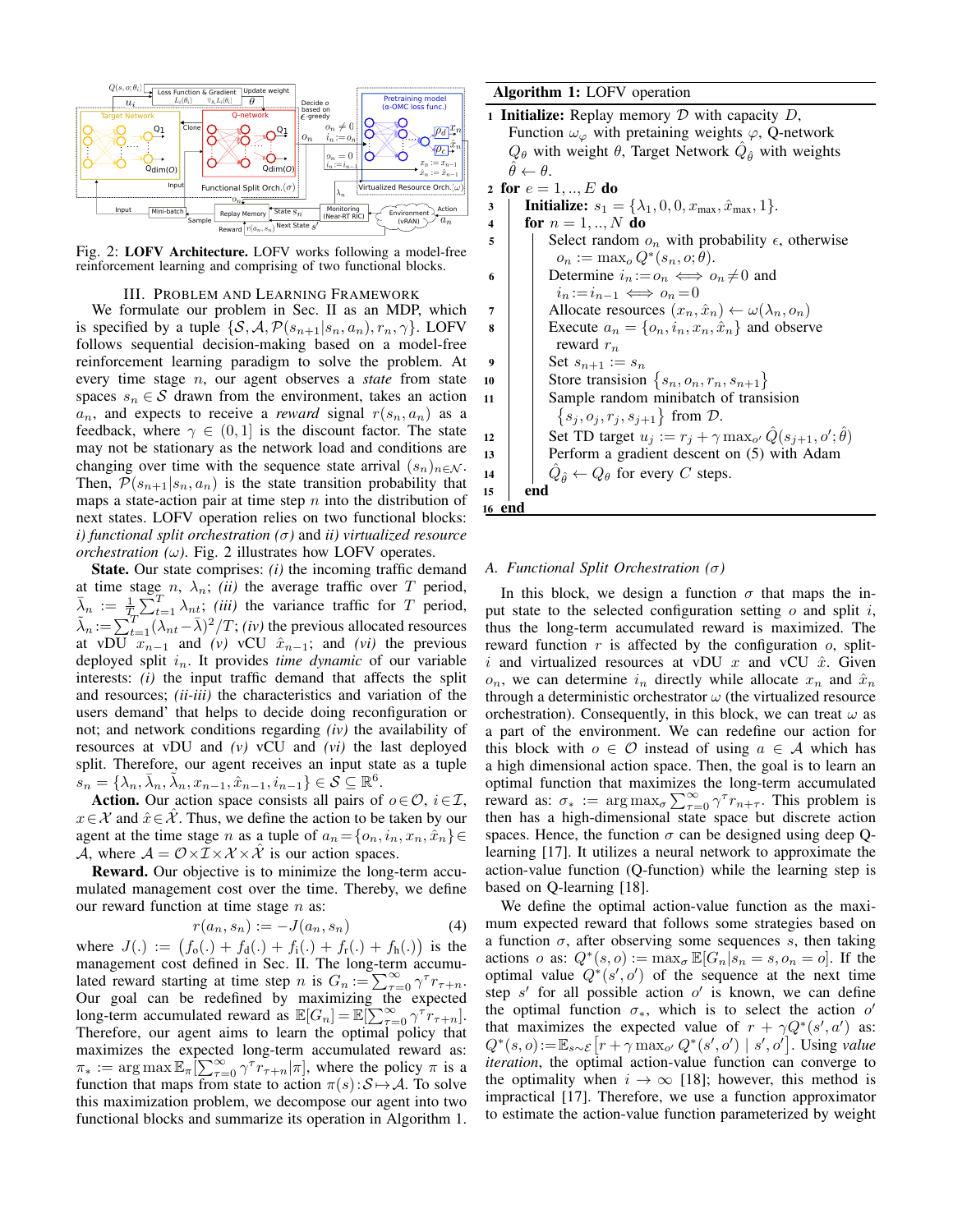$\theta$  as  $Q(\mathbf{s}, o; \theta) \approx Q(s, o)$ . A neural network can be applied to approximate our action-value function (Q-network). The Q-network is trained by minimizing the sequence of a loss function that changes at iteration  $i$ :

$$
L_i(\theta_i) := \mathbb{E}_{s, o \sim p(.)} \left[ (u_i - Q(s, o; \theta_i))^2 \right],\tag{5}
$$

where  $u_i := \mathbb{E}_{s' \sim S} \left[ r + \gamma \max_{o'} Q(s', o'; \theta_{i-1} | s, o) \right]$  is the Temporal-Difference (TD) target and p(s, a) is the *behaviour distributions* (probability distribution over s and a). Note that the parameters from the previous iteration  $\theta_{i-1}$  is frozen while we are optimizing  $L_i(\theta_i)$ . Instead of directly calculating the full expectation of the gradient  $\nabla_{\theta_i}L_i(\theta_i)$ , the loss function in [\(5\)](#page-4-1) can be efficiently calculated using a stochastic gradient descent method, e.g., Adam optimizer [\[24\]](#page-5-24). Then, our Q-network comprises of an input layer receiving  $(\lambda_n, \bar{\lambda}_n, \bar{\lambda}_n, x_{n-1}, \hat{x}_{n-1}, \ldots)$ , output layers activated by a linear function with a size of  $dim(O)$ , and the hidden layers constructed from a fully connected linear layer activated by ReLU function. This approach is a model-free and off-policy [\[17\]](#page-5-16). It also learns about the greedy strategy  $o :=$  $\max_{o} Q(s, o; \theta)$ , while follows the behaviour distribution for exploration. In this case, we can tailor an  $\epsilon$ -greedy strategy by setting the probability of selecting a random action with  $\epsilon$ ; otherwise, we can select a greedy action by probability  $1 - \epsilon$ . LOFV can directly determine split-i from  $o_n$  by  $i_n:=o_n \iff o_n\neq 0$  and  $i_n:=i_{n-1} \iff o_n=0$ .

# *B. Virtualized Resource Orchestration (*ω*)*

The virtualized resource orchestration is a function  $\omega$  that maps an input pair of selected configuration  $o$  (an output of a function  $\sigma : s \mapsto o$  and the traffic demand  $\lambda$  into the allocated virtualized resources at vDU  $x$  and vCU  $\hat{x}$ . Thus, we define  $\omega$  :  $(o, \lambda) \mapsto (x, \hat{x})$ . This function has been simply defined as an affine function for vRAN network design [\[23\]](#page-5-23). However, our measurement shows that the relations between users' demand and virtualized resource utilization is non-linear and non-monotonic (Sec. [IV\)](#page-4-0), which is hard to predict exactly. Therefore, we leverage a data-driven model that learns to approximate a function  $\omega$ . Our design is constructed from a simple neural network  $\omega_{\varphi}$  parameterized by weight  $\varphi$ . The neural network consists of a single-neuron input layer receiving  $\lambda$ , a single-neuron output layer activated by a linear function and the hidden layers activated by a ReLU function. The output of neural network  $\omega_{\varphi}$  is then scaled with parameters  $\rho_d$  (vDU) and  $\rho_c$  (vCU) where each value depends on the split selection. The value of both parameters are obtained using a linear regression from [\[22,](#page-5-22) Fig. 6a]. Then, we leverage  $\alpha$ -OMC [\[19\]](#page-5-18) loss function to train  $\omega_{\varphi}$  as a regressor, where y (vDU) and  $\hat{y}$  (vCU) are the ground truth. The  $\alpha$ -OMC is able to capture the prediction error with penalty fee incurred from resource overprovisioning and underprovisioning. As  $\omega_{\varphi}$  is a deterministic orchestrator for  $\sigma$ , we can train separately and use it as a pretraining model. If  $o_n = 0$ , our agent does not reallocate the resources, hence  $x_n := x_{n-1}$  and  $\hat{x}_n := \hat{x}_{n-1}$ .

# IV. RESULTS AND DISCUSSION

# <span id="page-4-0"></span>*A. Experimental Setup*

Our testbed consists of the vBS, virtualized evolved packet core (vEPC) and virtualized user equipment (vUE), where each entity is built using an open-source srsRAN (e.g., srsENB, srsEPC, srsUE) [\[15\]](#page-5-14) and virtualized using a containerized system from Docker. The radio interface of vBS and vUE are

<span id="page-4-3"></span><span id="page-4-1"></span>

Fig. 3: The relationship between the users' traffic demand to the incurred vBS resources at vDU (left) and vCU (right).

emulated via radio samples in the Linux shared memory and inter-process communication. We deploy all of the virtualized entities in a general-purpose PC (AMD Ryzen 7 PRO 4750U) and use this computing specification as a *reference core* (RC)<sup>[6](#page-4-2)</sup>. We can control, set a capacity limit, and isolate each container resource through *–cpus* in Docker. The interval of time stage  $t$  is a second and  $n$  is a minute with default total duration per episode is 2 hours. Our default penalty coefficients are  $\kappa_0=1$ ,  $\kappa_d=2$ ,  $\kappa_i=\kappa_r=0.5$  and  $\kappa_h=0.0005$ . The traffic demand follows a Poisson-generated user datagram protocol. The computing consumption of  $f_1$ ,  $f_2$  and  $f_3$  yield 65%, 15% and 20% of total vBS computing usage, respectively [\[23\]](#page-5-23). The vCU consumes a twice of a lower computational processing than vDU (see [\[22,](#page-5-22) Fig. 6a] with  $\approx$ 10 BSs). Thus, we have scaled parameters for deploying split-*i* at vDU with  $\rho_i^d = \{1, 0.8, 0.65, 0\}$  and at vCU with  $\rho_i^c = \{0, 0.1, 0.175, 0.5\}$ . The hyperparameters of our neural networks are set after exploratory assessments. The neural network  $\omega_{\varphi}$  is constructed from an input, an output and three hidden layers with the sizes of 128, 64 and 16. We use Adam optimizer [\[24\]](#page-5-24) with learning rate is set to  $5\times10^{-5}$ , minibatch with the size of 128 and  $\alpha$ -OMC [\[19\]](#page-5-18) loss function, then train  $\omega_{\varphi}$  with 200 epochs. In the functional split orchestration, our Q-network consists of an input, outputs with the size of  $|O|$  and three hidden layers with the size of 512 each. The target network is updated every 10 time stage  $n$ . The batch size is set with 256 and the replay buffer has a capacity of  $10^6$ . Our exploration and exploitation strategy is based on  $\epsilon$ -greedy, where we set  $\epsilon_{\text{max}} = 0.95$  at the beginning of episode, then it exponentially decays to  $\epsilon_{\min} = 0.02$ . We use Adam optimizer [\[24\]](#page-5-24) with learning rate is set to 0.0003 and [\(5\)](#page-4-1) for the loss function, then train our model over 5000 episodes.

## *B. Measurements and Evaluation Results*

Our first evaluation studies the relationship between the users' demand and the virtualized resource utilization of vBS for selecting various splits. Fig. [3](#page-4-3) illustrates that the resource utilization at vDU and vCU for each split does not always increase with the growth of traffic load. Instead, it is nonlinear and non-monotonic. Although the traffic load reaches a peak (35 Mbps), the virtualized resources are still highly underutilized with less than 25 RCs and 13 RCs of used resources at vDU and vCU, when LOFV is not implemented.

Fig. [4](#page-5-25) illustrates the convergence behaviour of LOFV during the training process. We increase the penalty coefficients of

<span id="page-4-2"></span><sup>&</sup>lt;sup>6</sup>We focus on the CPU resources as the most affected parameters; however, it is not limited and can be extended to other virtualized computing resources. We have 16 CPU threads in total, which translates to 100 RCs.